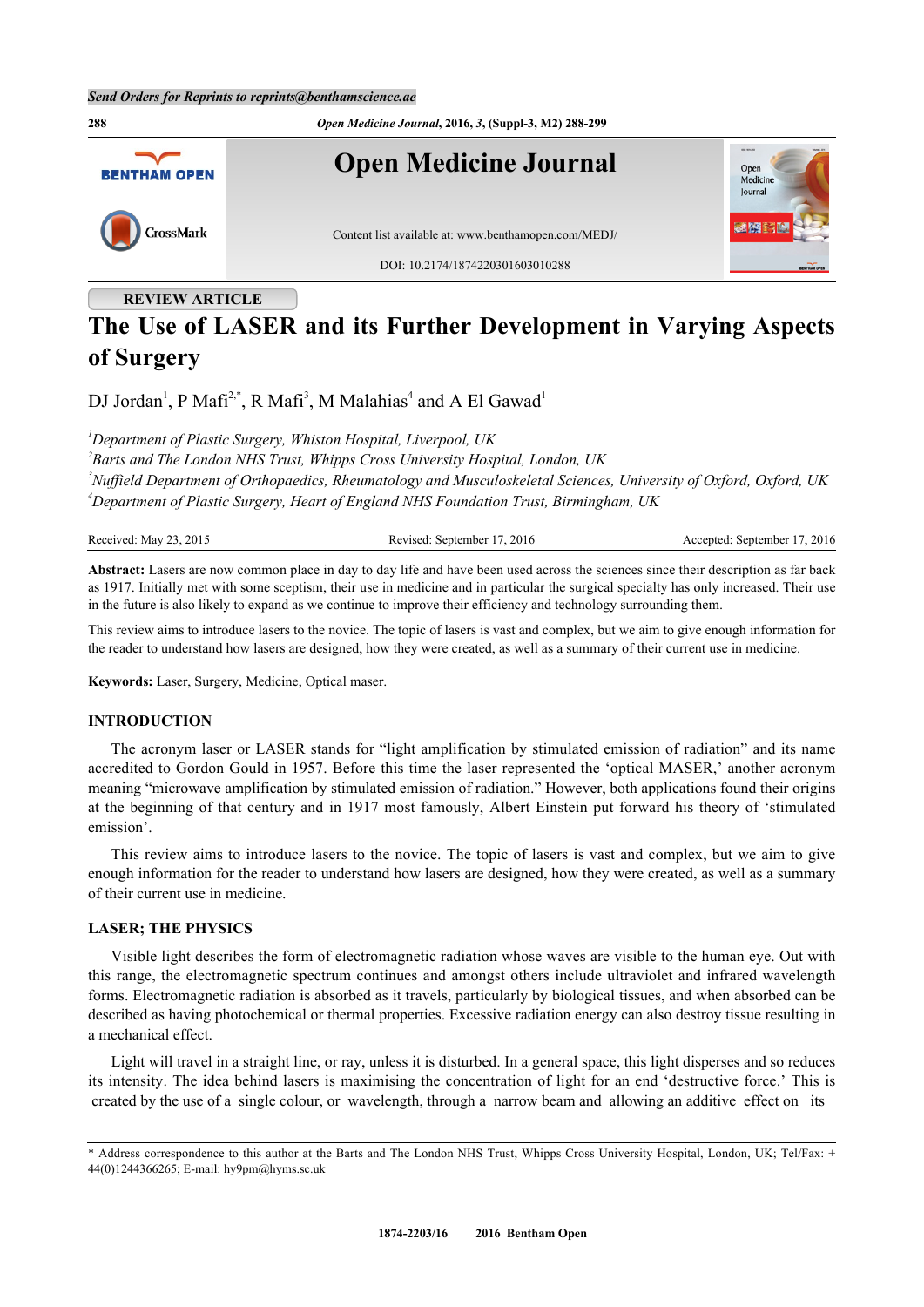#### *The Use of LASER and its Further Development Open Medicine Journal, 2016, Volume 3* **289**

### destination.

These concepts are fundamental in laser use and are described as creating a 'monochromatic,' 'collimated' and 'coherent' light.

By using light of a specific wavelength, absorption is minimised except for the targeted substance. Specifically a laser light is coherent (all the light waves are in phase) and monochromatic (single wavelength). Furthermore, they travel in the same direction and are therefore said to be collimated. Irradiance is another term referring to the high radiant potential of the laser per unit area, due to its concentration in a narrow special band.

The laser light is created by stimulating a known substance (media) to absorb energy. As this substance is excited, the electrons in the media move to a higher energy level. This unstable state causes the electron to return to its normal state immediately and in doing so it emits energy in the form of a photon. The term 'population inversion' describes the number of atoms in the media in the excited state *versus* the number in their normal, or ground, state.

If this photon stimulates a similar media atom still in its unstable state a further photon is released, and so stimulated emission of photons is created. As the media is made of specific atoms, the photons released by each atom are of a single wavelength. This 'knock on' effect allows the subsequent same wavelength photon to be released in the same direction and at a certain time allowing coherence through the whole media.

#### **LASER; LASING**

The media of a laser is excited by firing a light (pumping) through it. The photons generated by the media, are then reflected within a 'cavity' of mirrors resulting in an amplification of the photons, and thus energy. This cascade effect moves the photons down the laser until they reach a partial mirror where some of the photons are released. This forms the laser output, and when focused can result in a higher power density. The light produced in this process is concentrated in a very narrow spectrum of wavelengths and the purest monochromatic light available (Fig. **[1](#page-1-0)**).

<span id="page-1-0"></span>The medium, or 'lasing media,' is required to be excited to release photons. This medium is usually either a gas, liquid, crystal or a semiconductor. There are various methods of exciting the lasing medium including high voltage discharge, continuous light, light from a flash lamp, radio-frequency radiation and even light from another laser.



**Fig. (1).** 1) Light is pumped into the laser cavity stimulating atoms 2) These atoms will release photons as they return to their normal state, upon which they are re-stimulated by the pumping light. 3) These photons initially move haphazardly but stimulate further photon production. 4) The photons are reflected by a series of mirrors (grey) which allow the photons to cascade down the media and laser cavity toward the 'laser' and half-mirror. The 'light' that passes through is at this point all of one photon source (monochromatic), moving in the same direction (collimated) and speed (coherent) and so the laser light is produced.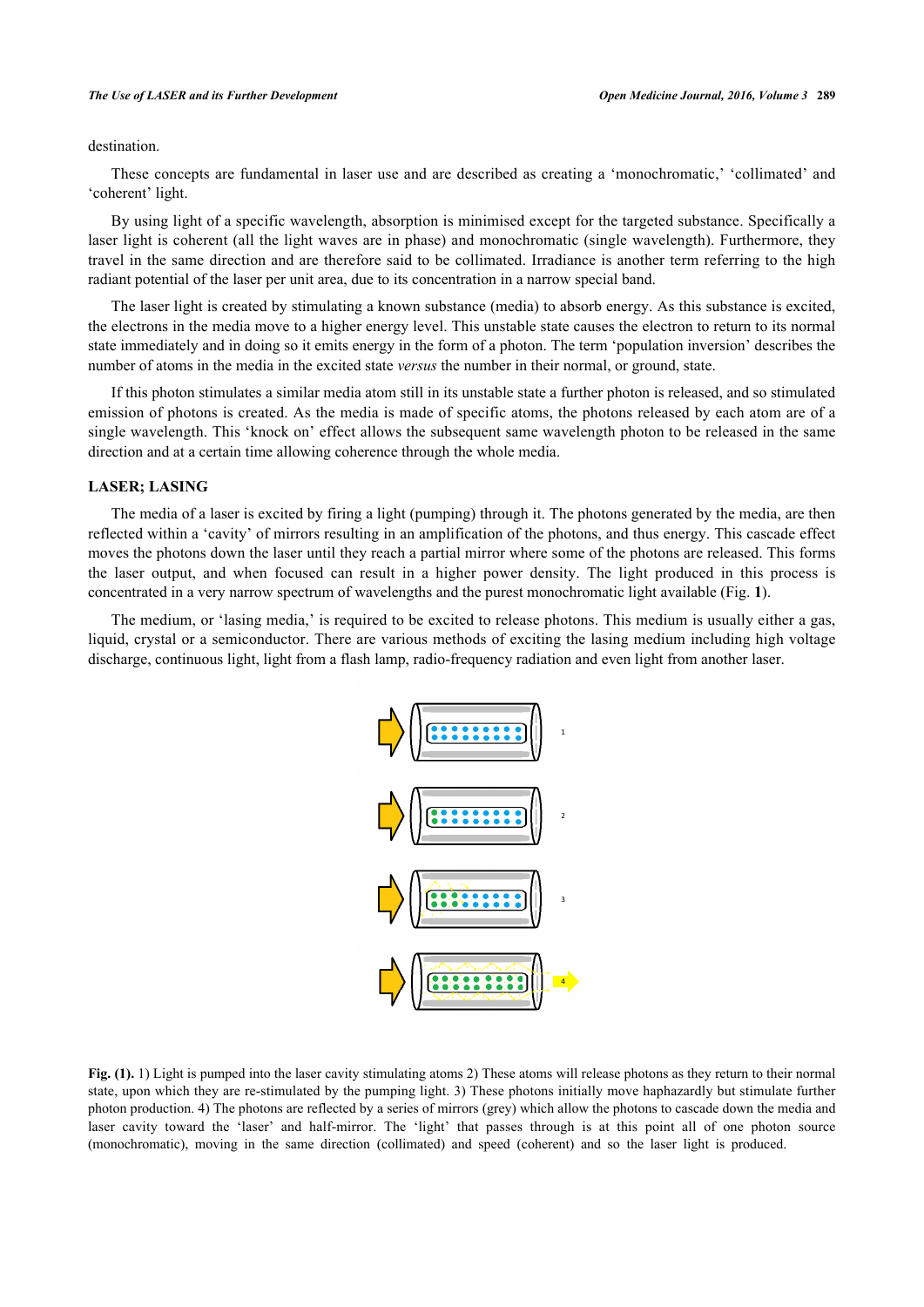## **LASER; HISTORY OF ITS DISCOVERY AND APPLICATION**

In 1900 Max Plank found, during his studies on the radiancy of light, frequency and temperature, that light is a form of electromagnetic radiation [[1\]](#page-7-0). Previous to this the scientific knowledge of light was merely confined to observing its behaviour and characteristics. However, the mechanism by which light was generated was still unknown.

In 1917, Albert Einstein described the theory of stimulated emission in his publication "on quantum theory of radiation" [[2\]](#page-7-1). This proposed that:

- 1. Light travels in units of energy called photons, and;
- 2. Most atoms exist in a standard ground energy stage  $(E_0)$ , however, a small number of these naturally occur at higher energy levels  $(E_1, E_2, E_3, \dots E_n)$ .

Einstein proposed that by adding energy to atoms in  $E_0$  state, they could be excited to a higher energy level. Following their excitation to a higher energy level, they return or fall to their original energy level E. During this process, the atoms emit the energy they acquired spontaneously in the form of photons or electromagnetic waves. This formed the basis of stimulated emission which is a core concept in the development of lasers (Fig. **[2](#page-2-0)**).

<span id="page-2-0"></span>

**Fig. (2).** Transition of light for excitation of atoms to higher energy states E1 and E2 in the process of Laser emission.

During the Second World War, scientists developed an interest in radar equipment and the microwave spectrum of light. In the post war era physicists were looking to amplify stimulated emission at a wavelength shorter than microwave spectrum, with Charles Townes building the first MASER in 1954 at the Columbia University in New York. At the same time in Lebedev laboratories in Moscow, Alexander Prokhorov and Nikolai Basov built a maser prototype. This led to the 3 men sharing the 1964 Nobel Prize for Physics for their research in the field of stimulated emission [\[3](#page-7-2)].

Forty three years after Einstein proposed his quantum theory of radiation, on  $26<sup>th</sup>$  of May 1960, Dr. Theodor Harold Maiman demonstrated the first operational laser [[4\]](#page-7-3). He introduced the first visible light laser using a silver coated ruby crystal, flashlamps and mirrors.

Gases such as nitrogen, Carbon dioxide (CO<sub>2</sub>) and combined Helium-Neon (He-Ne) were the key media used in the first generation of lasers. In 1961 the first He-Ne laser (wavelength 1.15 nm) was developed by Ali Javan [[5\]](#page-7-4). In the same year the first Neodymium laser was invented [\[6](#page-7-5)]. Geusis *et al.* [[7\]](#page-7-6) published on the 1<sup>st</sup> laser using Yttrium-Aluminium-Garnet (YAG laser) in 1964. Other gas lasers were introduced by Patel ( $CO<sub>2</sub>$  laser) [[8\]](#page-7-7) and Bridges (argon laser) [[9\]](#page-7-8). It was not until 1966 where Soarokin and Lankard [[10](#page-7-9)] built the first ruby-based dye laser, that liquid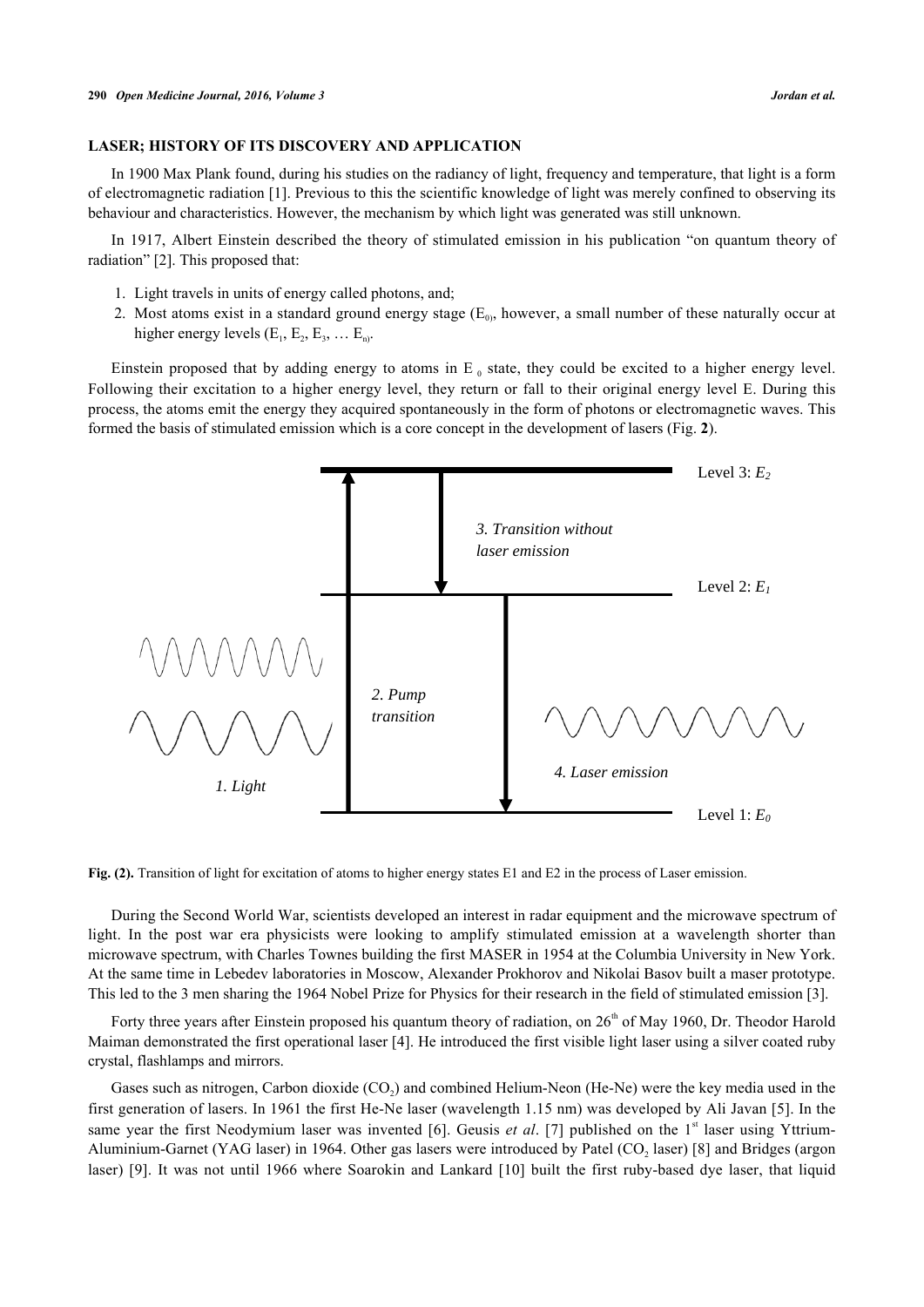materials were used as the active medium.

As the spectrum of media has increased, so has the use of lasers across industry. It did not take long before lasers were incorporated into medicine for their therapeutic use. Today they are used across a breadth of medicine and surgical specialties, and their use and demand is only expanding.

## **LASER; LASER USE IN MEDICINE**

The ancient Greeks and Egyptians are believed to have used sunlight as a therapy for treating illness. Today, lasers are applied in medicine for both diagnostic and therapeutic interventions, with their wavelengths ranging from infrared to UV [\[11](#page-7-10)]. A selected list of laser applications can be found in Table **[1](#page-3-0)** [\[12](#page-7-11) - [45\]](#page-9-0).

Several factors mediate laser's interaction with the human tissue: absorption, scattering, pulsed *versus* continuous wave. Water is the primary absorbing medium at wavelengths greater than 1 mm. Other absorbers include haemoglobin and proteins in the blood and melanin skin pigment. Similar to the way in which the absorption of different wavelengths of light changes the colour seen, the use of dyes allow a therapeutic manipulation and selective control of which tissues are targeted. An example of this would be in the treatment of oesophageal or urinary tract carcinomatous tumours where hematoporphyrin dye is used as a photosensitizer in photodynamic therapy to absorb in waves in the range of 630nm [\[46](#page-9-1) - [49](#page-9-2)].

| <b>Speciality</b>               | Laser type examples                                                                                | <b>Use</b>                                                                                                                                                                                                                                 |
|---------------------------------|----------------------------------------------------------------------------------------------------|--------------------------------------------------------------------------------------------------------------------------------------------------------------------------------------------------------------------------------------------|
| Surgery in General              | CO <sub>2</sub> , Nd:YAG, Ho:YAG                                                                   | Haemostasis<br>Sealing of Lymphatics<br>Cutting                                                                                                                                                                                            |
| Dermatology and Plastic Surgery | CO <sub>2</sub> , Nd:YAG, KTP, Diode, Pulsed dye, Ruby, Alexandrite,<br>Erbium: YAG, Thulium fiber | Vascular/pigmented lesions [12]<br>Hair removal<br>Photo-rejuvenation<br>Tattoo removal<br>Body contouring/liposuction [13, 14]<br>Scar therapy $[15, 16]$<br>Lasar ablation/resurfacing<br>e.g. acne/rhinophyma [17]<br>Burn excision[18] |
| <b>ENT</b>                      | CO <sub>2</sub> , Nd:YAG, KTP, Diode                                                               | Microlaryngeal/vocal chords<br>Respiratory papillomas<br>Middle ear<br>Turbinates<br>Polyps<br>Sinus surgery                                                                                                                               |
| Gastroenterology                | Nd:YAG, Diode                                                                                      | Recanalisation of oesophagus<br>Tumour excision/biopsy<br>Actively bleeding ulcers<br>Liver disease<br>Stones; biliary [19]                                                                                                                |
| Gynaecology                     | CO <sub>2</sub> , Nd:YAG, Diode                                                                    | External - condylomas<br>Laparoscopic treatment<br>Hysteroscopic treatment<br>Foetoscopic treatment<br>Colposcopic treatment<br>Papillomas                                                                                                 |
| Neurosurgery                    | Infared                                                                                            | Peripheral neuropathy[20]<br>Nerve repair [21]<br>Tissue/tumour ablation [22]<br>Discectomy [23]<br>Cerebrovascular therapy [24,25]                                                                                                        |
| Opthamology                     | Nd:YAG, Argon, Krypton, Excimer, Erbium:YAG                                                        | Diabetic retinopathy<br>Macular degeneration<br>Retinal vein occlusion<br>Iridectomy<br>Corneal ablation<br>Keratoplasty                                                                                                                   |

### <span id="page-3-0"></span>**Table 1. Selected applications of laser in medicine.**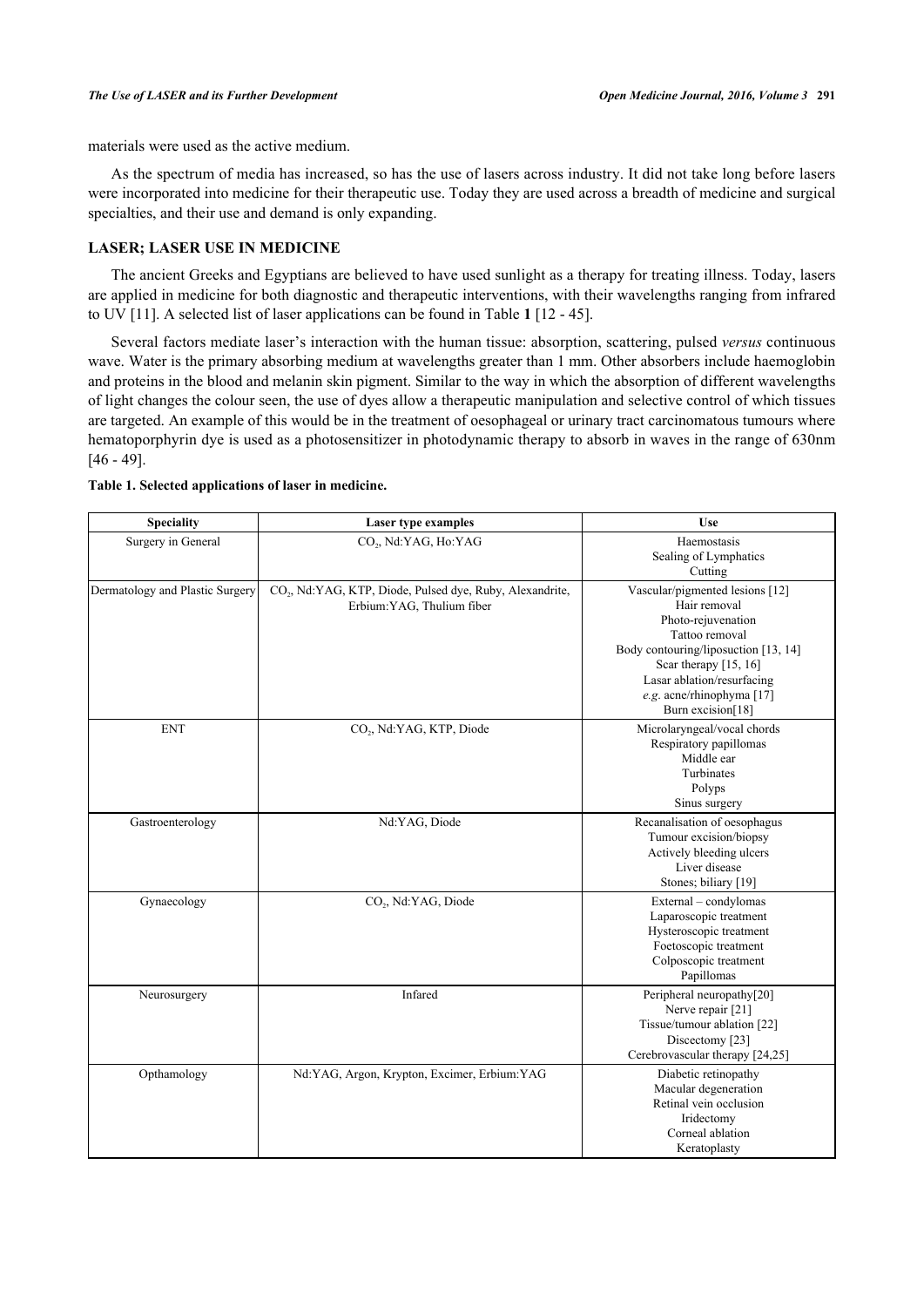| <b>Speciality</b>              | Laser type examples                        | <b>Use</b>                                                                                                                                                      |
|--------------------------------|--------------------------------------------|-----------------------------------------------------------------------------------------------------------------------------------------------------------------|
| Oral and Maxillofacial Surgery | CO <sub>2</sub> , Nd:YAG, Diode            | Tumour excision/biopsy<br>Papillomas<br>Peri-implantitis [26]                                                                                                   |
| Orthopaedic Surgery            | Nd:YAG, Ho:YAG, Blue violet                | Smoothing cartilage<br>Knee surgery<br>Lumbar disc decompression                                                                                                |
| Thoracic Surgery               | CO <sub>2</sub> , Nd:YAG, Excimer          | Recanalisation trachea/upper airways<br>Cardiac ablation<br>Pacemaker implantation/Lead extraction [27]                                                         |
| Urology                        | Nd:YAG, Ho:YAG, KTP, Diode, Pulsed dye     | Stones; bladder/kidney<br>Tumour excision/biopsy<br>Ureteric strictures<br><b>Bladder neck incisions</b><br>Prostate coagulation [28]<br>Prostate resection[28] |
| Vascular                       | Nd:YAG                                     | Endovascular ablation [29]<br>Laser Doppler flowmetry                                                                                                           |
| Oncology                       | CO <sub>2</sub> , Nd:YAG, KTP, Gold vapour | Tumour excision/biopsy<br>Photodynamic therapy (PDT)<br>Palliative tumour ablation                                                                              |
| Pain Therapy                   | Diode, Low level laser therapy             | Wound healing [30]<br>Acute/Chronic pain therapy [31, 32]<br>Acupuncture [33, 34]                                                                               |
| Microscopy/Genetics            |                                            | Laser capture microdissection [35 - 37]                                                                                                                         |
| Other                          | Low level laser therapy                    | Psychology adjunct [38]<br>Imaging [39]<br>Implant fabrication [40 - 42] Onychomycosis [43]<br>Musculoskeletal therapy [44]                                     |

*(Table ) contd.....*

Revised from Shokrollahi K, Raymond E, Murison MSC. Lasers; Principles and Surgical Applications [\[45](#page-9-0)]

Scattering, on the other hand, limits the tissue penetration depth. Scattering describes when photons spread to outside the central target area/main beam. This could be desirable if treating a large tumour where a deep depth and large width are needed, but also harmful if treating a small, well defined area as normal cells can be damaged. The consequence of this is unpredictable and on a spectrum. This may have zero impact on the cell, or cause cell mutation, or death. This property is currently being studied extensively with the purpose of obtaining high resolution imagery in the screening for breast cancer [[50\]](#page-9-5).

The power range of lasers can be described as pulsed or continuous waveforms. Although some lasers are limited to one of these forms, the latter can be used to deliver a high energy quickly. This is useful for instance, in tissue ablation where evaporation of the top layer of cells is more useful than a continuous wave where the heat may be absorbed away from the target tissue. By adjusting the pulse frequency and thermal diffusion that occurs, the depth of laser effect can be determined.

The first continuous wave laser was introduced in 1970 in the form of an argon-pumped dye laser. There was huge excitement around creating more advanced lasers and extending their application. When researchers noted the ability of laser to burn through tissue it did not take long until they were applied in the surgical field. The laser energy was measured in "Gillette-units" referring to the amount of razors penetrated by one laser pulse [\[51](#page-9-6)]. Despite its destructive potential it was first used in medicine to do the exact opposite. Initially it was utilised by an ophthalmologist in a retinal repair [[52,](#page-9-7) [53\]](#page-9-8).

For the beginner in laser use, the treatment outcome of each laser type can be altered by modifying three aspects of the laser setup. It should be noted that some lasers have one of these settings set and so may be unable to be modified. The first feature that can be changed is the actual power generated by the laser and this is usually described in joules. This energy output can then be delivered to the target area in a short or a longer time period. This is what is described by the pulse duration. Lastly, some lasers such as the pulsed dye, the hand-piece can be changed. The hand-piece generally relates to the spot size or zone, which is to be treated. For the pulsed dye laser, which delivers the energy in a conical fashion, a wider spot size corresponds to a deeper 'destruction pattern.'

The joules delivered and pulse duration can modify the tissue effect. A low density thermal energy can be used to induce tissue coagulation, which is useful for tissue debulking. Alternatively a higher density thermal energy given quickly causes vaporisation of the tissue cells, as well as a degree of coagulation necrosis to the surrounding cells.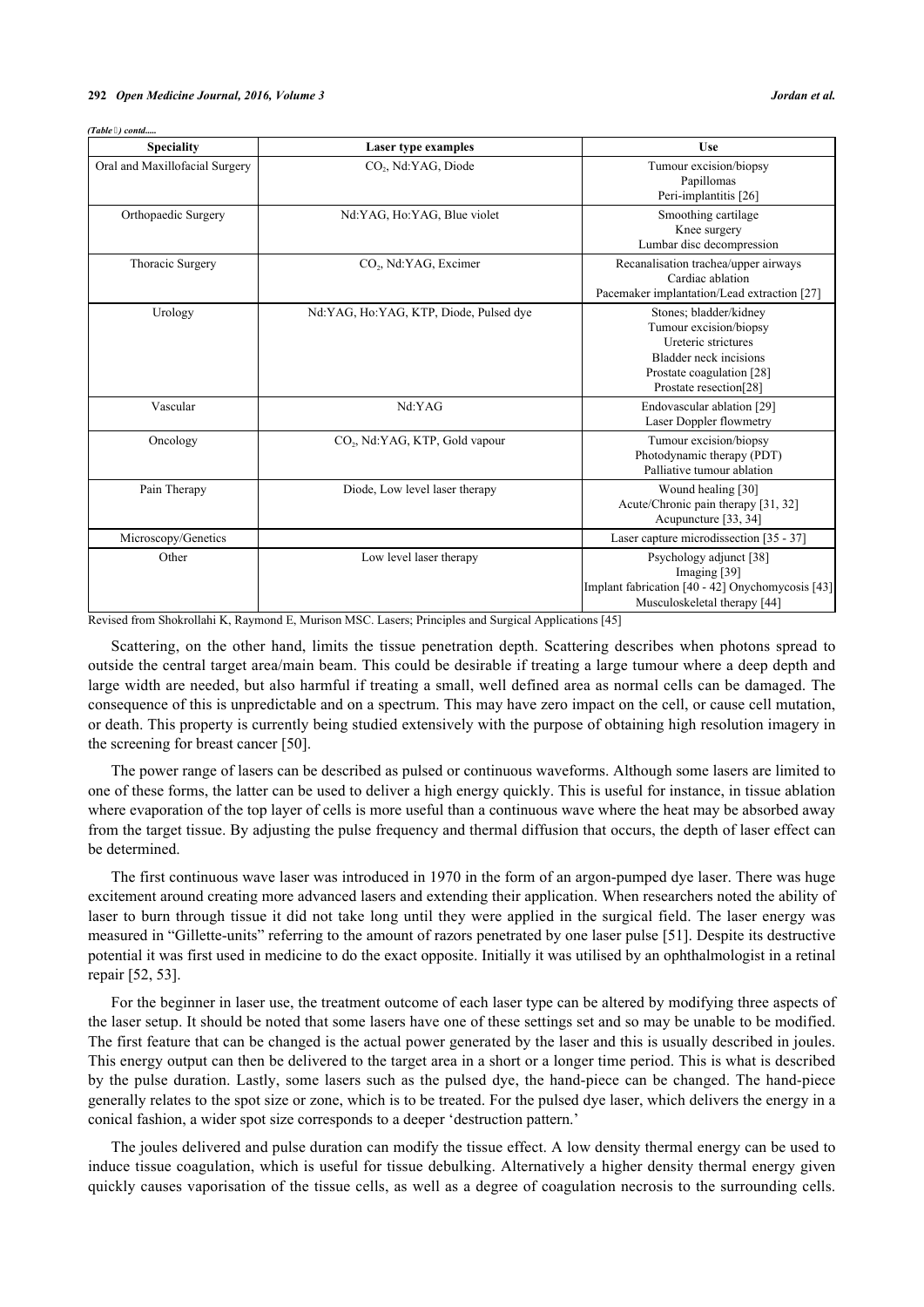Modifying this delivery can result in an incisional laser function to a more destructive ablation.

#### **LASER; SPECIFIC USES**

Not long after their first introduction lasers conquered a place in the heart of medicine. Their applications became a significant part of diagnosis and treatment with the initial applications of ruby, argon, YAG,  $CO_2$ , lasers taking place in 1964. Despite this, their potential dangers were noted early on some of which included  $CO<sub>2</sub>$  laser tissue vaporization and YAG-induced coagulative necrosis. Visible lasers such as ruby and argon were noted to produce haemostatic coagulation.

These initial concerns were later to be utilised in different fields for a therapeutic effect. Today laser is used across many medical and surgical specialties, with varying media used in each practice.

Dermatology, specifically, has found a wide range of use for lasers. Examples include skin treatments such as spider naevi removal, hair removal, removal of tattoos and treating skin lesions [\[54](#page-9-9) - [57\]](#page-9-10). Another well-known application is in urology where laser lithotripsy targets the removal of kidney and gallbladder stones.

Ophthalmology, general surgery and dentistry have also fully embraced laser therapy. Ophthalmologists were among the very first adaptors of this technology. This is understandable as the eye is designed to react to light! The fact that the eye is designed to allow light enter it allows many treatments of intra-ocular conditions. Argon lasers have been in use for numerous years in the treatment of retinal detachment and retinal haemorrhages, although the increasing availability of YAG and  $CO_2$  lasers, which can both incise tissue and coagulate bleeding, has led to their widespread and early use in general surgery [\[58](#page-9-11) - [61](#page-9-12)]. In dentistry a different version of the YAG laser has been introduced for the purpose of reducing the post-procedural pain (Erbium[Er:YAG] as opposed to Neodymium [Ng:YAG]).

With the growing interest in lasers and advances in their development many diagnostic procedures such as flow cytometry with clinical applications such as immunophenotyping and measuring DNA content have developed throughout the years. Flow cytometry uses two laser beams to excite molecular particles in cells which can be utilised in cell analysis and sorting. Furthermore Flow cytometry is used in genetic engineering as it is capable of separating large numbers of chromosomes, which in turn can be used in creating recombinant DNA reference libraries.

The applications of lasers in medical imaging have been of great significance. New laser imaging technologies such as the optical coherence tomography (OCT) are being used in creating a special resolutions of tissue in the submillimetre range [[62\]](#page-9-13). The newer version of OCT are specially accurate and sensitive that they are capable of detecting abnormalities such as atherosclerosis in its early stages. Another clinical application of OCT is its role in diagnosing a vast array of retinal macular pathologies. It has been shown to be able to produce accurate images of embryos, GI tract, skin and the vascular system. The resolution of MRI and ultrasound images are limited to 1mm range, although a new technique using spin polarised gases is being investigated to improve MRI images of the brain and lungs [[63\]](#page-9-14).

For those using lasers, there are complications and adverse effects described. Chiefly, for skin use in particular, these include erythema, blistering and burns to the skin and subsequent scarring. There are risks of thinning or thickening of the skin, infection and hypersensitivity to the treatment. Hypo and hyperpigmentation of the skin has been described, particularly if sun exposure occurs peri-therapy. Patients should also be made aware of partial- or nonresolution of symptoms and currently keloids. Scleroderma, systemic lupus erythema and isotretinoin use should be considered as contraindications to laser resurfacing.

## **LASER; FUTURE APPLICATIONS**

One field of medicine which will laser would hopefully transform most, in both diagnosis and morbidity, is oncology. Raman spectroscopy is a relatively new use for laser technology and has shown promising results in imaging malignancy by differentiating the light reflected back by the normal and abnormal tissue in the human body. It provides a non-invasive imaging tool [\[64](#page-9-15) - [66\]](#page-9-16).

The use of current therapies will hopefully develop. Since its first use in dermatology and plastic surgery, its use has developed from benign skin lesions, through pigmented lesions, and is now being used in the treatment of primary and metastatic diseases, including squamous cell carcinoma and malignant melanoma [\[12](#page-7-11), [54](#page-9-9) - [57\]](#page-9-10).

Photodynamic therapy is an application which may offer future treatment to not only skin malignancies but also the gastro-oesophageal, genito-urinary and respiratory tract neoplasias [\[47](#page-9-17) - [50](#page-9-5)], with clinically based and laboratory experiments focusing on malignancy specific laser therapy [\[67](#page-9-18) - [69](#page-10-0)]. Likewise, the use of photo-coagulation to treat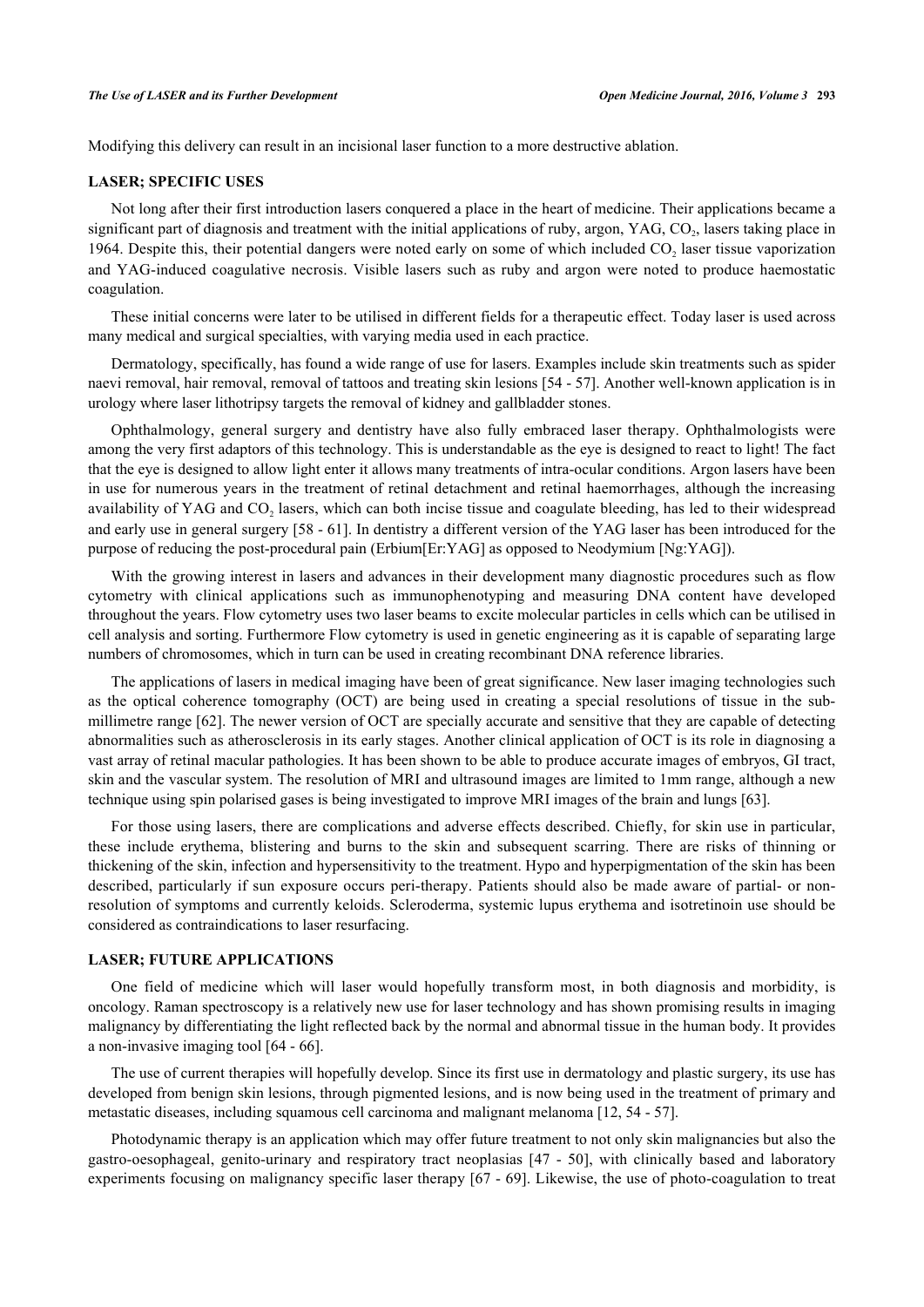#### **294** *Open Medicine Journal, 2016, Volume 3 Jordan et al.*

breast and hepatic cancerous and benign lesions, potentially a tissue salvaging day case procedure, is being explored [\[47](#page-9-17), [69](#page-10-0)].

The use of lasers in localised infections, involving bacteria and virus infected cell destruction, is theoretically sound and an area for future examination [[47,](#page-9-17) [70](#page-10-1) - [74\]](#page-10-2).

In theory lasers can have a therapeutic effect against localised infections if light and photosensitising material can be delivered to the infected area. This makes treatment of infections such as MRSA-infected skin ulcers, or mouth ulcers with laser a very realistic possibility in the near future. Another possibility is the treatment of *Helicobacter Pylori* infection. It can be photosensitized with the use of methylene blue and photodynamic therapy can be applied endoscopically. Although the treatment of viruses can be technically more challenging, there is scope for sensitizing or even eradicating genital warts [\[47](#page-9-17)].

Tissue regeneration (skin, bone and cartilage) and fusion [\[75](#page-10-3) - [80](#page-10-4)] is being commented on with signs that low-level laser therapy can induce and accelerate bone healing properties in particular [[81](#page-10-5) - [85](#page-10-6)]. Renno *et al*. [\[82](#page-10-7)] investigated the effect of laser irradiation on osteoblasts and malignant osteosarcomas in vitro and suggest that different cell lines respond differently to particular wavelengths and energy intensities. They demonstrated a significant increase in the proliferation of osteoblasts at 830-nm laser irradiation, but a decrease at 780-nm laser irradiation. Hawkins and Abrahamse [[83](#page-10-8)] have suggested that with the correct number of exposures and energy density of helium-neon laser to wounded fibroblasts mitochondrial activity can be enhanced which can in turn positively influence cellular migration and proliferation without causing additional stress to already damaged or impaired cells.

The creation of the femtosecond laser [\[84](#page-10-9) - [88](#page-10-10)] has helped reduce the amount of light exposure received by treated cells and tissues, and opens an option of generic therapy with new lasers being designed to create more accurate dissection. Hess *et al.* compared the cutting effects of scalpel, CO<sub>2</sub> laser and the picosecond infrared laser-(PIRL) in cadaveric human vocal cords and concluded that the PIRL laser offers promising future clinical applications as it proved to cause close to no damage on the tissue that was being cut, avoiding coagulation and other forms of tissue insult [[89\]](#page-10-11).

Microneedles, created using lasers, as well as laser treatments to skin allow a more pain free administration of intravenous and subcutaneous medications compared to traditional methods, enhancing drug delivery [[90](#page-11-0) - [93](#page-11-1)].

This is specifically useful in the delivery of vaccines where a cutaneous route often induces a stronger immune response compared to a muscular route. Chen *et al*. discuss the advantage of using lasers in the delivery of vaccines, which can increase the immune response without any significant local or systemic adverse effects [[90\]](#page-11-0). They argue that the desirable characteristics of such lasers, such as convenience, safety and their cost-effectiveness makes them a desirable subject for clinical studies in the near future.

The option for robotic assisted laser use is also an area gaining support [[94,](#page-11-2) [95\]](#page-11-3).

Another area is of course the laboratory use of lasers. The potential for lasers to hold and move microscopic units allowing individual cell isolation, and the ability of laser imaging allowing individual molecules to be highlighted and potentially targeted for pharmaceutical therapy will only develop in the future. *In vivo* microscopy is a possibility, again allowing less tissue destruction and increasing the specificity of surgical procedures [\[96](#page-11-4)].

The future offers a wider use of lasers, likely to involve less invasive and more specific targeting, potentially to a cellular level.

There has recently been a development in Intense Pulse Light Sources (IPL's), which have similar indications to lasers but use a non-coherent 'broad spectrum' light ranging from the ultraviolet to infared regions. They are commonly used for hair removal currently but may have an increased spectrum of use [\[95](#page-11-3), [96](#page-11-4)].

#### **CONCLUSION**

Lasers have developed greatly in their variability and application since Einstein's theoretical ideas and the first use of a laser by Theodor Maiman at the end of the 1950's [[2,](#page-7-1) [4\]](#page-7-3).

In terms of future innovation, laser use has the potential to be developed in regard to new wavelength bands, improvement in the average output power, peak pulse energy and power levels, as well as improvements in cost, power, and size efficiency.

These parameters will help medicine use lasers across a wider breadth of specialities with simpler, cheaper and smaller laser applications allowing a wider acceptance of laser use and introduction to smaller hospital units.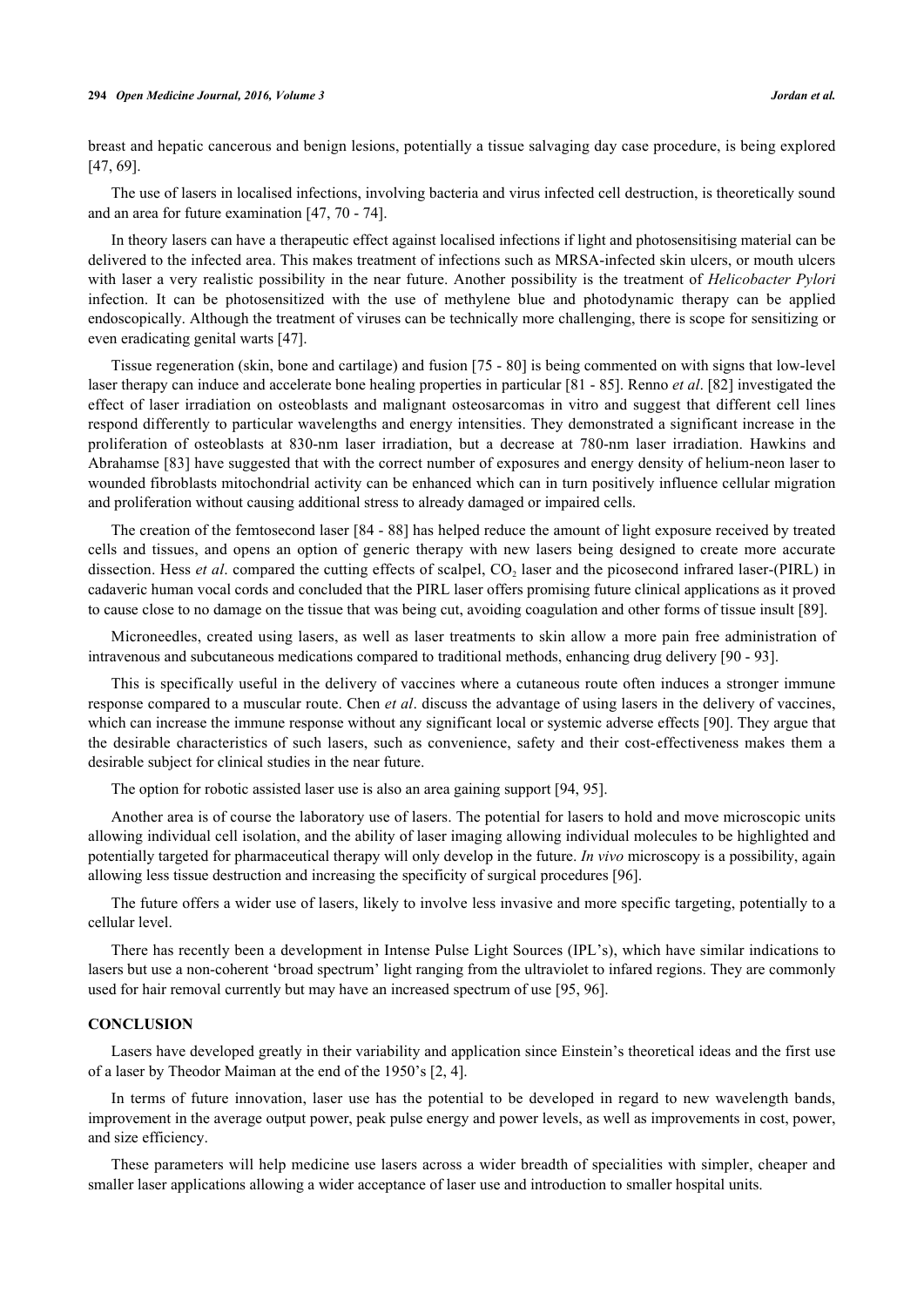# **CONFLICT OF INTEREST**

The author confirms that this article content has no conflict of interest.

#### **ACKNOWLEDGEMENTS**

Declared none.

## **REFERENCES**

- <span id="page-7-0"></span>[1] Dicke R. Coherence in spontaneous radiation processes. Phys Rev 1954; 93: 99. [\[http://dx.doi.org/10.1103/PhysRev.93.99](http://dx.doi.org/10.1103/PhysRev.93.99)]
- <span id="page-7-1"></span>[2] Einstein A. Zur Quantentheorie der Strahlung. Phys Z 1917; 18: 121-8.
- <span id="page-7-2"></span>[3] Hecht J. Laser Pioneers. Oxford: Elsevier 1991.
- <span id="page-7-3"></span>[4] Maiman T. Stimulated optical radiation in ruby. Nature 1960; 187: 493-4. [\[http://dx.doi.org/10.1038/187493a0](http://dx.doi.org/10.1038/187493a0)]
- <span id="page-7-4"></span>[5] Hecht J. Laser Pioneers. New York: Academic Press 1992.
- <span id="page-7-5"></span>[6] White A, Rigden J. Continuous gas maser operation in the visible. Proc IRE 1962; 50: 1697.
- <span id="page-7-6"></span>[7] Johnson L, Nassau K. Infrared fluorescence and stimulated CaWO4. Proc IRE 1961; 49: 1704-6.
- <span id="page-7-7"></span>[8] Geusic J, Marcos H, Uitert LV. Laser oscilations in Nd-doped yttrium aluminium, yttrium gallium and gadolinium garnets. Appl Phys Lett  $1964 \cdot 4 \cdot 182$ [\[http://dx.doi.org/10.1063/1.1753928\]](http://dx.doi.org/10.1063/1.1753928)
- <span id="page-7-8"></span>[9] Patel C, Farlane RM, Faust W. Selective excitation through vibrational energy transfer and optical maser action in N<sub>2</sub>–CO<sub>2</sub>. Physiol Rev 1964; 13(617-619)
- <span id="page-7-9"></span>[10] Bridges W. Laser oscillation in singly ionized argon in the visible spectrum. Appl Phys Lett 1964; 5: 39. [\[http://dx.doi.org/10.1063/1.1754038\]](http://dx.doi.org/10.1063/1.1754038)
- <span id="page-7-10"></span>[11] Deutsch T. Lasers and optics in health care. Proc IEEE 1997; 85: 1797. [\[http://dx.doi.org/10.1109/5.649658\]](http://dx.doi.org/10.1109/5.649658)
- <span id="page-7-11"></span>[12] Khan R. Lasers in plastic surgery. J Tissue Viability 2001; 11(3): 103-7, 110-2. [\[http://dx.doi.org/10.1016/S0965-206X\(01\)80039-5\]](http://dx.doi.org/10.1016/S0965-206X(01)80039-5) [PMID: [11949612](http://www.ncbi.nlm.nih.gov/pubmed/11949612)]
- [13] Nestor MS, Newburger J, Zarraga MB. Body contouring using 635-nm low level laser therapy. Semin Cutan Med Surg 2013; 32(1): 35-40. [PMID: [24049928\]](http://www.ncbi.nlm.nih.gov/pubmed/24049928)
- [14] Jackson RF, Roche GC, Shanks SC. A double-blind, placebo-controlled randomized trial evaluating the ability of low-level laser therapy to improve the appearance of cellulite. Lasers Surg Med 2013; 45(3): 141-7. [\[http://dx.doi.org/10.1002/lsm.22119](http://dx.doi.org/10.1002/lsm.22119)] [PMID: [23508376\]](http://www.ncbi.nlm.nih.gov/pubmed/23508376)
- [15] Anderson RR, Donelan MB, Hivnor C, *et al.* Laser treatment of traumatic scars with an emphasis on ablative fractional laser resurfacing: consensus report. JAMA Dermatol 2014; 150(2): 187-93. [\[http://dx.doi.org/10.1001/jamadermatol.2013.7761\]](http://dx.doi.org/10.1001/jamadermatol.2013.7761) [PMID: [24336931](http://www.ncbi.nlm.nih.gov/pubmed/24336931)]
- [16] Gauglitz GG. Management of keloids and hypertrophic scars: current and emerging options. Clin Cosmet Investig Dermatol 2013; 6: 103-14. [\[http://dx.doi.org/10.2147/CCID.S35252](http://dx.doi.org/10.2147/CCID.S35252)] [PMID: [23637546\]](http://www.ncbi.nlm.nih.gov/pubmed/23637546)
- [17] Ong MW, Bashir SJ. Fractional laser resurfacing for acne scars: a review. Br J Dermatol 2012; 166(6): 1160-9. [\[http://dx.doi.org/10.1111/j.1365-2133.2012.10870.x\]](http://dx.doi.org/10.1111/j.1365-2133.2012.10870.x) [PMID: [22296284](http://www.ncbi.nlm.nih.gov/pubmed/22296284)]
- [18] Kaiser M, Yafi A, Cinat M, Choi B, Durkin AJ. Noninvasive assessment of burn wound severity using optical technology: a review of current and future modalities. Burns 2011; 37(3): 377-86. [\[http://dx.doi.org/10.1016/j.burns.2010.11.012\]](http://dx.doi.org/10.1016/j.burns.2010.11.012) [PMID: [21185123](http://www.ncbi.nlm.nih.gov/pubmed/21185123)]
- [19] Ierardi AM, Fontana F, Petrillo M, *et al.* Percutaneous transhepatic endoscopic holmium laser lithotripsy for intrahepatic and choledochal biliary stones. Int J Surg 2013; 11(Suppl. 1): S36-9. [\[http://dx.doi.org/10.1016/S1743-9191\(13\)60011-4\]](http://dx.doi.org/10.1016/S1743-9191(13)60011-4) [PMID: [24380548](http://www.ncbi.nlm.nih.gov/pubmed/24380548)]
- [20] Kochetova OA, Malkova NY. Opportunity to use the low-level laser therapy in the treatment of the occupational peripheral nervous system diseases (review of literature). Med Tr Prom Ekol 2013; (8): 37-9. [PMID: [24340760\]](http://www.ncbi.nlm.nih.gov/pubmed/24340760)
- <span id="page-7-12"></span>[21] Rubis LM. Chiropractic management of Bell palsy with low level laser and manipulation: a case report. J Chiropr Med 2013; 12(4): 288-91. [\[http://dx.doi.org/10.1016/j.jcm.2013.10.001](http://dx.doi.org/10.1016/j.jcm.2013.10.001)] [PMID: [24396332\]](http://www.ncbi.nlm.nih.gov/pubmed/24396332)
- <span id="page-7-13"></span>[22] Gonzalez-Martinez J, Vadera S, Mullin J, *et al.* Robot-assisted stereotactic laser ablation in medically intractable epilepsy: operative technique. Neurosurgery 2014; 10(Suppl. 2): 167-72. [\[http://dx.doi.org/10.1227/NEU.0000000000000286](http://dx.doi.org/10.1227/NEU.0000000000000286)] [PMID: [24448180\]](http://www.ncbi.nlm.nih.gov/pubmed/24448180)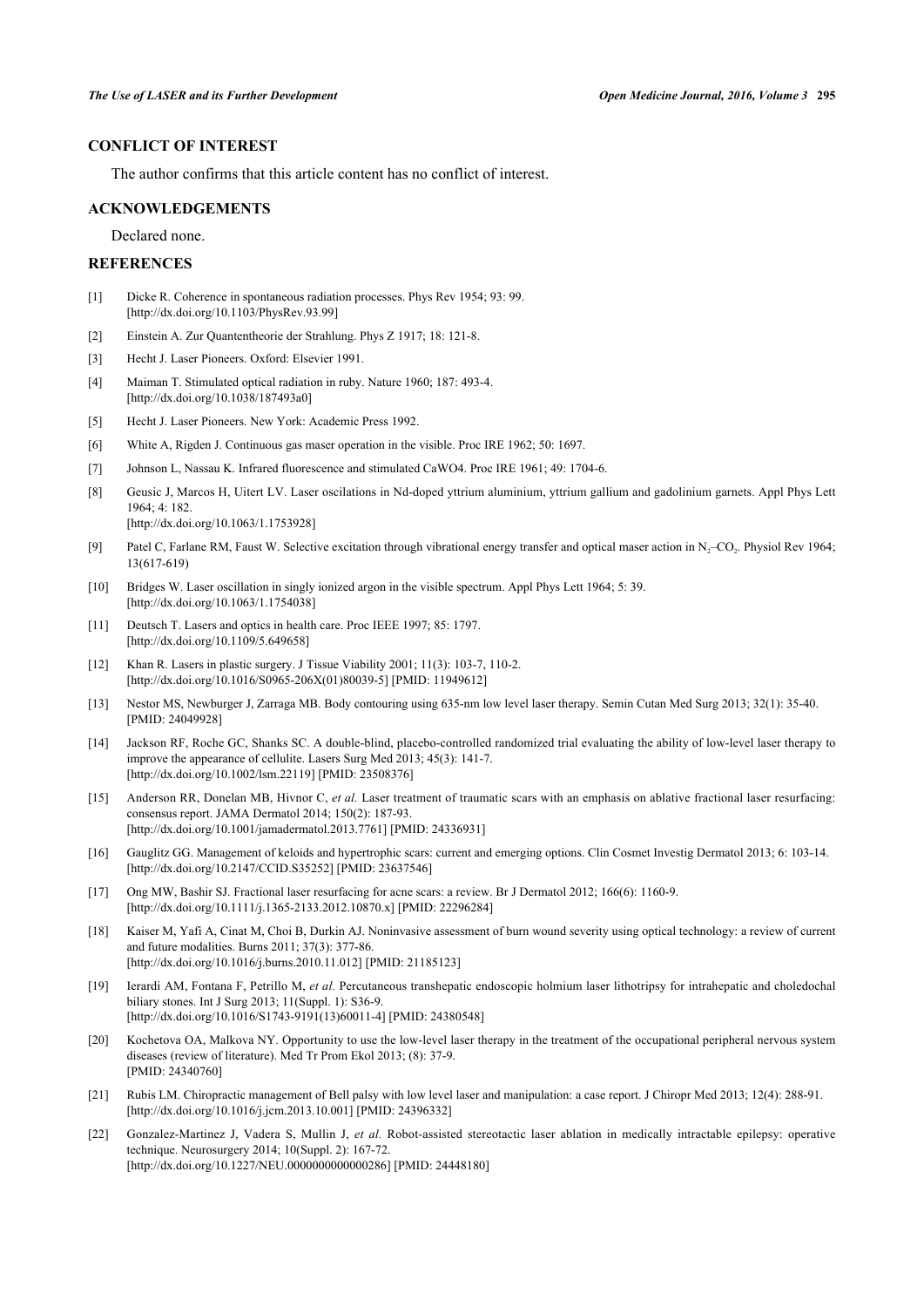- <span id="page-8-0"></span>[23] Singh V, Manchikanti L, Benyamin RM, Helm S, Hirsch JA. Percutaneous lumbar laser disc decompression: a systematic review of current evidence. Pain Physician 2009; 12(3): 573-88. [PMID: [19461824\]](http://www.ncbi.nlm.nih.gov/pubmed/19461824)
- [24] Crocker M, Walsh D, Epaliyanage P, Tolias CM. Excimer laser-assisted non-occlusive cerebral vascular Anastomosis (ELANA): review of the first UK experience. Br J Neurosurg 2010; 24(2): 148-55. [\[http://dx.doi.org/10.3109/02688690903506127\]](http://dx.doi.org/10.3109/02688690903506127) [PMID: [20121536](http://www.ncbi.nlm.nih.gov/pubmed/20121536)]
- [25] Langer DJ, Van Der Zwan A, Vajkoczy P, Kivipelto L, Van Doormaal TP, Tulleken CA. Excimer laser-assisted nonocclusive anastomosis. An emerging technology for use in the creation of intracranial-intracranial and extracranial-intracranial cerebral bypass. Neurosurg Focus 2008; 24(2): E6. [\[http://dx.doi.org/10.3171/FOC/2008/24/2/E6](http://dx.doi.org/10.3171/FOC/2008/24/2/E6)] [PMID: [18275301\]](http://www.ncbi.nlm.nih.gov/pubmed/18275301)
- <span id="page-8-1"></span>[26] Kotsakis GA, Konstantinidis I, Karoussis IK, Ma X, Chu H. A systematic review and meta-analysis of the effect of various laser wavelengths in the treatment of peri-implantitis. J Peridontol 2014; 85(9): 1203-13. [\[http://dx.doi.org/10.1902/jop.2014.130610](http://dx.doi.org/10.1902/jop.2014.130610)]
- <span id="page-8-2"></span>[27] Goyal SK, Ellis CR, Ball SK, *et al.* High-risk lead removal by planned sequential transvenous laser extraction and minimally invasive right thoracotomy. J Cardiovasc Electrophysiol 2014; 25(6): 617-21. [\[http://dx.doi.org/10.1111/jce.12368](http://dx.doi.org/10.1111/jce.12368)] [PMID: [24446764\]](http://www.ncbi.nlm.nih.gov/pubmed/24446764)
- <span id="page-8-3"></span>[28] Osterberg EC, Choi BB. Review of current laser therapies for the treatment of benign prostatic hyperplasia. Korean J Urol 2013; 54(6): 351-8. [\[http://dx.doi.org/10.4111/kju.2013.54.6.351](http://dx.doi.org/10.4111/kju.2013.54.6.351)] [PMID: [23789041\]](http://www.ncbi.nlm.nih.gov/pubmed/23789041)
- <span id="page-8-4"></span>[29] Hardman RL, Rochon PJ. Role of interventional radiologists in the management of lower extremity venous insufficiency. Semin Intervent Radiol 2013; 30(4): 388-93. [\[http://dx.doi.org/10.1055/s-0033-1359733](http://dx.doi.org/10.1055/s-0033-1359733)] [PMID: [24436566\]](http://www.ncbi.nlm.nih.gov/pubmed/24436566)
- <span id="page-8-5"></span>[30] Camões Barbosa A, Simões H, Lorga S, Mendes M. Low-level laser therapy in the treatment of diabetic ulcers: an evidence problem. Acta Med Port 2011; 24(Suppl. 4): 875-80. [PMID: [22863495\]](http://www.ncbi.nlm.nih.gov/pubmed/22863495)
- <span id="page-8-6"></span>[31] Al Rashoud AS, Abboud RJ, Wang W, Wigderowitz C. Efficacy of low-level laser therapy applied at acupuncture points in knee osteoarthritis: a randomised double-blind comparative trial. Physiotherapy 2014; 100(3): 242-8. [PMID: [24418801\]](http://www.ncbi.nlm.nih.gov/pubmed/24418801)
- <span id="page-8-7"></span>[32] Knapp DJ. Postherpetic neuralgia: case study of class 4 laser therapy intervention. Clin J Pain 2013; 29(10): e6-9. [\[http://dx.doi.org/10.1097/AJP.0b013e31828b8ef8\]](http://dx.doi.org/10.1097/AJP.0b013e31828b8ef8) [PMID: [24384987](http://www.ncbi.nlm.nih.gov/pubmed/24384987)]
- <span id="page-8-8"></span>[33] Manca A, Limonta E, Pilurzi G, *et al.* Ultrasound and laser as stand-alone therapies for myofascial trigger points: a randomized, double-blind, placebo-controlled study. Physiother Res Int 2014; 19(3): 166-75. [\[http://dx.doi.org/10.1002/pri.1580\]](http://dx.doi.org/10.1002/pri.1580) [PMID: [24382836](http://www.ncbi.nlm.nih.gov/pubmed/24382836)]
- <span id="page-8-9"></span>[34] Ferreira DC, De Rossi A, Torres CP, Galo R, Paula-Silva FW, Queiroz AM. Effect of laser acupuncture and auricular acupressure in a child with trismus as a sequela of medulloblastoma. Acupunct Med 2014; 32(2): 190-3. [\[http://dx.doi.org/10.1136/acupmed-2013-010484](http://dx.doi.org/10.1136/acupmed-2013-010484)] [PMID: [24384541\]](http://www.ncbi.nlm.nih.gov/pubmed/24384541)
- <span id="page-8-10"></span>[35] Esposito G. Complementary techniques: laser capture microdissectionincreasing specificity of gene expression profiling of cancer specimens. Adv Exp Med Biol 2007; 593: 54-65. [\[http://dx.doi.org/10.1007/978-0-387-39978-2\\_6](http://dx.doi.org/10.1007/978-0-387-39978-2_6)] [PMID: [17265716](http://www.ncbi.nlm.nih.gov/pubmed/17265716)]
- [36] Fend F, Raffeld M. Laser capture microdissection in pathology. J Clin Pathol 2000; 53(9): 666-72. [\[http://dx.doi.org/10.1136/jcp.53.9.666\]](http://dx.doi.org/10.1136/jcp.53.9.666) [PMID: [11041055](http://www.ncbi.nlm.nih.gov/pubmed/11041055)]
- <span id="page-8-11"></span>[37] Cheng L, Zhang S, MacLennan GT, *et al.* Laser-assisted microdissection in translational research: theory, technical considerations, and future applications. Appl Immunohistochem Mol Morphol 2013; 21(1): 31-47. [PMID: [22495368\]](http://www.ncbi.nlm.nih.gov/pubmed/22495368)
- <span id="page-8-12"></span>[38] White AR, Rampes H, Liu JP, Stead LF, Campbell J. Acupuncture and related interventions for smoking cessation. Cochrane Database Syst Rev 2014; 1(1): CD000009. [PMID: [24459016\]](http://www.ncbi.nlm.nih.gov/pubmed/24459016)
- <span id="page-8-13"></span>[39] Carroll FE. Pulsed, Tunable, Monochromatic X-rays: Medical and Non-Medical Applications. In: Duarte FJ, Ed. Tunable Laser Applications. 2<sup>nd</sup> ed. Boca Raton: CRC Press 2008; pp. 281-310. [\[http://dx.doi.org/10.1201/9781420060584.ch10](http://dx.doi.org/10.1201/9781420060584.ch10)]
- <span id="page-8-14"></span>[40] Chen F, Zhang D, Yang Q, *et al.* Bioinspired wetting surface *via* laser microfabrication. ACS Appl Mater Interfaces 2013; 5(15): 6777-92. [\[http://dx.doi.org/10.1021/am401677z](http://dx.doi.org/10.1021/am401677z)] [PMID: [23865499\]](http://www.ncbi.nlm.nih.gov/pubmed/23865499)
- [41] Kawano T, Prananingrum W, Ishida Y, Goto T, *et al.* Blue-violet laser modification of titania treated titanium: antibacterial and osteoinductive effects. PLoS One 2013; 8(12): e84327-6792. [\[http://dx.doi.org/10.1371/journal.pone.0084327.](http://dx.doi.org/10.1371/journal.pone.0084327.)]
- <span id="page-8-15"></span>[42] Allegrini S Jr, Yoshimoto M, Salles MB, de Almeida Bressiani AH. Biologic response to titanium implants with laser-treated surfaces. Int J Oral Maxillofac Implants 2014; 29(1): 63-70. [\[http://dx.doi.org/10.11607/jomi.3213](http://dx.doi.org/10.11607/jomi.3213)] [PMID: [24451855](http://www.ncbi.nlm.nih.gov/pubmed/24451855)]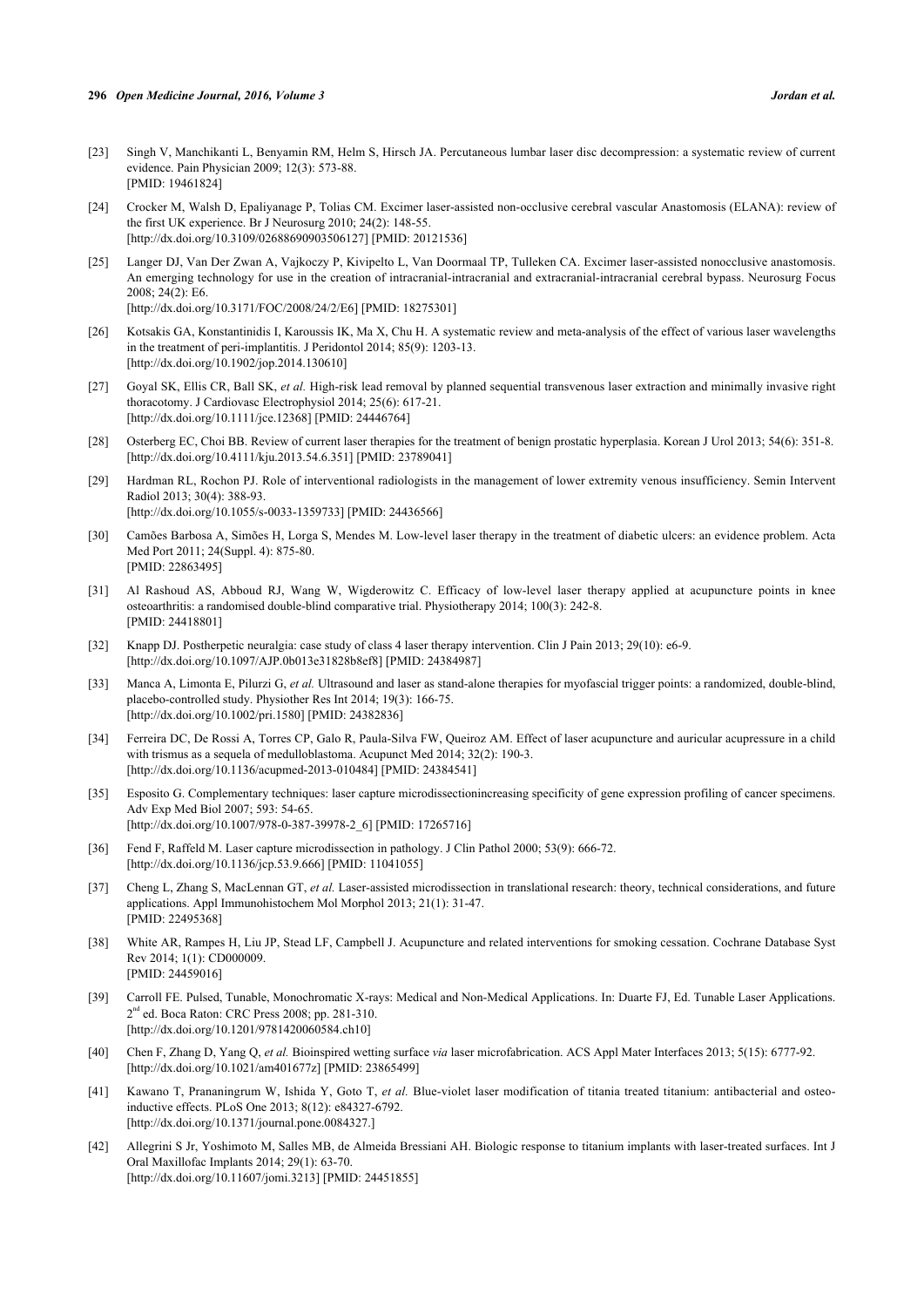#### *The Use of LASER and its Further Development Open Medicine Journal, 2016, Volume 3* **297**

- <span id="page-9-3"></span>[43] Westerberg DP, Voyack MJ. Onychomycosis: Current trends in diagnosis and treatment. Am Fam Physician 2013; 88(11): 762-70. [PMID: [24364524\]](http://www.ncbi.nlm.nih.gov/pubmed/24364524)
- <span id="page-9-4"></span>[44] Dos Reis FA, da Silva BA, Laraia EM, *et al.* Effects of pre or post-exercise low-level laser therapy (830 nm) on skeletal muscle fatigue and biochemical markers of recovery in humans: double-blind placebo-controlled trial. Photomed Laser Surg 2014. Jan 23. [Epub ahead of print]
- <span id="page-9-0"></span>[45] Shokrollahi K, Raymond E, Murison M. Lasers; principles and surgical applications. J Surg 2004; 2(1): 28-34. [\[http://dx.doi.org/10.1016/S1743-9191\(06\)60023-X\]](http://dx.doi.org/10.1016/S1743-9191(06)60023-X)
- <span id="page-9-1"></span>[46] Kallaway C, Almond LM, Barr H, *et al.* Advances in the clinical application of Raman spectroscopy for cancer diagnostics. Photodiagn Photodyn Ther 2013; 10(3): 207-19. [\[http://dx.doi.org/10.1016/j.pdpdt.2013.01.008](http://dx.doi.org/10.1016/j.pdpdt.2013.01.008)] [PMID: [23993846\]](http://www.ncbi.nlm.nih.gov/pubmed/23993846)
- <span id="page-9-17"></span>[47] Brown SG. Science, medicine, and the future: New techniques in laser therapy. BMJ 1998; 316: 754-7.
- [48] Deprez PH. Future directions in EUS-guided tissue acquisition. Gastrointest Endosc Clin N Am 2014; 24(1): 143-9. [\[http://dx.doi.org/10.1016/j.giec.2013.08.004](http://dx.doi.org/10.1016/j.giec.2013.08.004)] [PMID: [24215765\]](http://www.ncbi.nlm.nih.gov/pubmed/24215765)
- <span id="page-9-2"></span>[49] Crous AM, Abrahamse H. Lung cancer stem cells and low-intensity laser irradiation: a potential future therapy? Stem Cell Res Ther 2013;  $4(5)$ : 129 [\[http://dx.doi.org/10.1186/scrt340](http://dx.doi.org/10.1186/scrt340)] [PMID: [24153107\]](http://www.ncbi.nlm.nih.gov/pubmed/24153107)
- <span id="page-9-5"></span>[50] Valcavi R, Piana S, Bortolan GS, Lai R, Barbieri V, Negro R. Ultrasound-guided percutaneous laser ablation of papillary thyroid microcarcinoma: a feasibility study on three cases with pathological and immunohistochemical evaluation. Thyroid 2013; 23(12): 1578-82. [\[http://dx.doi.org/10.1089/thy.2013.0279](http://dx.doi.org/10.1089/thy.2013.0279)] [PMID: [23978269\]](http://www.ncbi.nlm.nih.gov/pubmed/23978269)
- <span id="page-9-6"></span>[51] Sorokin P, Lankard J. Flashlamp excitation of organic dye lasers-a short communication. IBM J Res Develop 1967; 11: 148. [\[http://dx.doi.org/10.1147/rd.112.0148](http://dx.doi.org/10.1147/rd.112.0148)]
- <span id="page-9-7"></span>[52] Bromberg J. The laser in America, 1950-1970. The MIT Press: Cambridge 1991.
- <span id="page-9-8"></span>[53] Zinn KM. Clinical aspects of ophthalmic argon laser. Lasers Surg Med 1981; 1(4): 289-322. [\[http://dx.doi.org/10.1002/lsm.1900010405](http://dx.doi.org/10.1002/lsm.1900010405)] [PMID: [7199607\]](http://www.ncbi.nlm.nih.gov/pubmed/7199607)
- <span id="page-9-9"></span>[54] Brehmer F, Ulrich M, Haenssle HA. Strategies for early recognition of cutaneous melanoma-present and future. Dermatol Pract Concept 2012; 2(3): 203a06. Jul 31
- [55] Grootendorst DJ, Jose J, Wouters MW, *et al.* First experiences of photoacoustic imaging for detection of melanoma metastases in resected human lymph nodes. Lasers Surg Med 2012; 44(7): 541-9. [\[http://dx.doi.org/10.1002/lsm.22058](http://dx.doi.org/10.1002/lsm.22058)] [PMID: [22886491\]](http://www.ncbi.nlm.nih.gov/pubmed/22886491)
- [56] Ferris LK, Harris RJ. New diagnostic aids for melanoma. Dermatol Clin 2012; 30(3): 535-45. [\[http://dx.doi.org/10.1016/j.det.2012.04.012\]](http://dx.doi.org/10.1016/j.det.2012.04.012) [PMID: [22800557](http://www.ncbi.nlm.nih.gov/pubmed/22800557)]
- <span id="page-9-10"></span>[57] Ziefle S, Schüle D, Breuninger H, Schippert W, Moehrle M. Confocal laser scanning microscopy *vs*. 3-dimensional histologic imaging in basal cell carcinoma. Arch Dermatol 2010; 146(8): 843-7. [\[http://dx.doi.org/10.1001/archdermatol.2010.191](http://dx.doi.org/10.1001/archdermatol.2010.191)] [PMID: [20713814\]](http://www.ncbi.nlm.nih.gov/pubmed/20713814)
- <span id="page-9-11"></span>[58] Carruth J, McKenzie A. Medical lasers:science and clinical practice. Bristol: Adasm Hilger 1986.
- [59] Goldman L. The biomedical laser: technology and clinical applications. New York: Springer Verlag 1981. [\[http://dx.doi.org/10.1007/978-1-4612-5922-0](http://dx.doi.org/10.1007/978-1-4612-5922-0)]
- [60] Atsumi K. New frontiers in laser medicine and surgery. Amsterdam: Elsevier 1983.
- <span id="page-9-12"></span>[61] Hillenkamp F, Pretassi R, Sacchi C. Lasers in biology and medicine. New York: Plenum Publishing 1979.
- <span id="page-9-13"></span>[62] Tearney G, Brezinski M, Bourma B, Boppart S, Pitris C, Southem J. *In vivo* endoscopic optical biopsy with optical coherence tomography. Science 1997; 276: 2037-9.
- <span id="page-9-14"></span>[63] Mittleman H, Black R, Saam B, *et al.* MR imaging with hyperpolarized 3He gas. Magn Reson Med 1995; 33(5): 271-5. [PMID: [7707920\]](http://www.ncbi.nlm.nih.gov/pubmed/7707920)
- <span id="page-9-15"></span>[64] Canetta E, Riches A, Borger E, Herrington S, *et al.* Discrimination of bladder cancer cells from normal urothelial cells with high specificity and sensitivity: Combined application of atomic force microscopy and modulated Raman spectroscopy Acta Biomater 2014; pii: S1742-7061(13): 00662-4. Jan 7 [\[http://dx.doi.org/10.1016/j.actbio.2013.12.057\]](http://dx.doi.org/10.1016/j.actbio.2013.12.057)
- [65] Kast RE, Tucker SC, Killian K, Trexler M, Honn KV, Auner GW. Emerging technology: applications of Raman spectroscopy for prostate cancer. Cancer Metastasis Rev 2014; 33(2-3): 673-93. [\[http://dx.doi.org/10.1007/s10555-013-9489-6\]](http://dx.doi.org/10.1007/s10555-013-9489-6) [PMID: [24510129](http://www.ncbi.nlm.nih.gov/pubmed/24510129)]
- <span id="page-9-16"></span>[66] Kallaway C, Almond LM, Barr H, *et al.* Advances in the clinical application of Raman spectroscopy for cancer diagnostics. Photodiagn Photodyn Ther 2013; 10(3): 207-19. [\[http://dx.doi.org/10.1016/j.pdpdt.2013.01.008](http://dx.doi.org/10.1016/j.pdpdt.2013.01.008)] [PMID: [23993846\]](http://www.ncbi.nlm.nih.gov/pubmed/23993846)
- <span id="page-9-18"></span>[67] Hawasli AH, Bagade S, Shimony JS, Miller-Thomas M, Leuthardt EC. Magnetic resonance imaging-guided focused laser interstitial thermal therapy for intracranial lesions: single-institution series. Neurosurgery 2013; 73(6): 1007-17. [\[http://dx.doi.org/10.1227/NEU.0000000000000144](http://dx.doi.org/10.1227/NEU.0000000000000144)] [PMID: [24056317\]](http://www.ncbi.nlm.nih.gov/pubmed/24056317)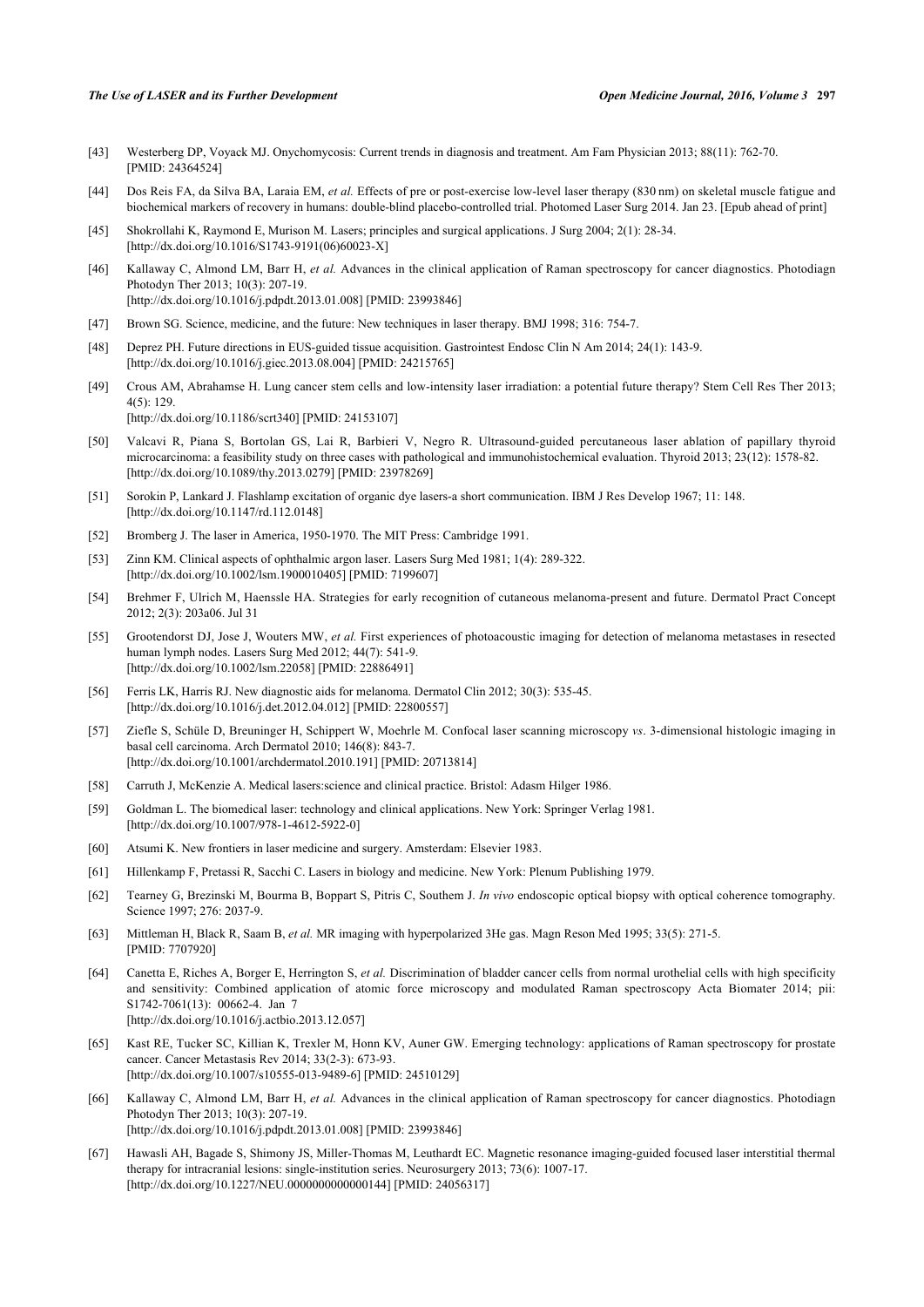- [68] Brüchner K, Beyreuther E, Baumann M, Krause M, Oppelt M, Pawelke J. Establishment of a small animal tumour model for *in vivo* studies with low energy laser accelerated particles. Radiat Oncol 2014; 9(1): 57. [\[http://dx.doi.org/10.1186/1748-717X-9-57\]](http://dx.doi.org/10.1186/1748-717X-9-57) [PMID: [24533586](http://www.ncbi.nlm.nih.gov/pubmed/24533586)]
- <span id="page-10-0"></span>[69] Ashiq MG, Saeed MA, Tahir BA, Ibrahim N, Nadeem M. Breast cancer therapy by laser-induced Coulomb explosion of gold nanoparticles. Chin J Cancer Res 2013; 25(6): 756-61. [PMID: [24385705\]](http://www.ncbi.nlm.nih.gov/pubmed/24385705)
- <span id="page-10-1"></span>[70] Raab O. Ueber die wirkung fluorescierenden stoffe auf infusiorien. Z Biol 1900; 39: 524-46.
- [71] Gupta A, Avci P, Dai T, Huang YY, Hamblin MR. Ultraviolet radiation in wound care: sterilization and stimulation. Adv Wound Care (New Rochelle) 2013; 2(8): 422-37. [\[http://dx.doi.org/10.1089/wound.2012.0366\]](http://dx.doi.org/10.1089/wound.2012.0366) [PMID: [24527357](http://www.ncbi.nlm.nih.gov/pubmed/24527357)]
- [72] Tsen SW, Kingsley DH, Poweleit C, *et al.* Studies of inactivation mechanism of non-enveloped icosahedral virus by a visible ultrashort pulsed laser. Virol J 2014; 11(1): 20. [\[http://dx.doi.org/10.1186/1743-422X-11-20\]](http://dx.doi.org/10.1186/1743-422X-11-20) [PMID: [24495489](http://www.ncbi.nlm.nih.gov/pubmed/24495489)]
- [73] Vatansever F, Ferraresi C, de Sousa MV, *et al.* Can biowarfare agents be defeated with light? Virulence 2013; 4(8): 796-825. [\[http://dx.doi.org/10.4161/viru.26475\]](http://dx.doi.org/10.4161/viru.26475) [PMID: [24067444](http://www.ncbi.nlm.nih.gov/pubmed/24067444)]
- <span id="page-10-2"></span>[74] Krespi YP, Kizhner V, Kara CO. Laser-induced microbial reduction in acute bacterial rhinosinusitis. Am J Rhinol Allergy 2009; 23(6): e29-32. [\[http://dx.doi.org/10.2500/ajra.2009.23.3404\]](http://dx.doi.org/10.2500/ajra.2009.23.3404) [PMID: [19958597](http://www.ncbi.nlm.nih.gov/pubmed/19958597)]
- <span id="page-10-3"></span>[75] Meier JC, Bleier BS. Novel techniques and the future of skull base reconstruction. Adv Otorhinolaryngol 2013; 74: 174-83. [\[http://dx.doi.org/10.1159/000342294\]](http://dx.doi.org/10.1159/000342294) [PMID: [23257563](http://www.ncbi.nlm.nih.gov/pubmed/23257563)]
- [76] Bleier BS, Cohen NA, Chiu AG, OMalley BW Jr, Doghramji L, Palmer JN. Endonasal laser tissue welding: first human experience. Am J Rhinol Allergy 2010; 24(3): 244-6. [\[http://dx.doi.org/10.2500/ajra.2010.24.3463\]](http://dx.doi.org/10.2500/ajra.2010.24.3463) [PMID: [20537294](http://www.ncbi.nlm.nih.gov/pubmed/20537294)]
- [77] Matteini P, Ratto F, Rossi F, Pini R. Emerging concepts of laser-activated nanoparticles for tissue bonding. J Biomed Opt 2012; 17(1): 010701. [\[http://dx.doi.org/10.1117/1.JBO.17.1.010701](http://dx.doi.org/10.1117/1.JBO.17.1.010701)] [PMID: [22352632\]](http://www.ncbi.nlm.nih.gov/pubmed/22352632)
- [78] Capon A, Mordon S. Can thermal lasers promote skin wound healing? Am J Clin Dermatol 2003; 4(1): 1-12. [\[http://dx.doi.org/10.2165/00128071-200304010-00001](http://dx.doi.org/10.2165/00128071-200304010-00001)] [PMID: [12477368\]](http://www.ncbi.nlm.nih.gov/pubmed/12477368)
- [79] Sobol E, Shekhter A, Guller A, Baum O, Baskov A. Laser-induced regeneration of cartilage. J Biomed Opt 2011; 16(8): 080902. [\[http://dx.doi.org/10.1117/1.3614565\]](http://dx.doi.org/10.1117/1.3614565) [PMID: [21895308](http://www.ncbi.nlm.nih.gov/pubmed/21895308)]
- <span id="page-10-4"></span>[80] Esposito G, Rossi F, Matteini P, *et al.* Present status and new perspectives in laser welding of vascular tissues. J Biol Regul Homeost Agents 2011; 25(2): 145-52. [PMID: [21880202\]](http://www.ncbi.nlm.nih.gov/pubmed/21880202)
- <span id="page-10-5"></span>[81] Mizokami T, Aoki K, Iwabuchi S, Kasai K, *et al.* Low reactive level laser therapy - A clinical study: Relationship between pain attenuation and the serotonergic mechanism. Laser Ther 1993; 5(4): 165-8. [\[http://dx.doi.org/10.5978/islsm.93-OR-19](http://dx.doi.org/10.5978/islsm.93-OR-19)]
- <span id="page-10-7"></span>[82] Renno AC, McDonnell PA, Parizotto NA, Laakso EL. The effects of laser irradiation on osteoblast and osteosarcoma cell proliferation and differentiation *in vitro*. Photomed Laser Surg 2007; 25(4): 275-80. [\[http://dx.doi.org/10.1089/pho.2007.2055\]](http://dx.doi.org/10.1089/pho.2007.2055) [PMID: [17803384](http://www.ncbi.nlm.nih.gov/pubmed/17803384)]
- <span id="page-10-8"></span>[83] Hawkins D, Abrahamse H. Effect of multiple exposures of low-level laser therapy on the cellular responses of wounded human skin fibroblasts. Photomed Laser Surg 2006; 24(6): 705-14. [\[http://dx.doi.org/10.1089/pho.2006.24.705\]](http://dx.doi.org/10.1089/pho.2006.24.705) [PMID: [17199470](http://www.ncbi.nlm.nih.gov/pubmed/17199470)]
- <span id="page-10-9"></span>[84] Tracey S, Gracco A. Lasers in Orthodontics. In: Graber LW, Vanarsdall RL, Vig KWL, Eds. Orthodontics current principles and techniques. 5<sup>th</sup> ed. St. Louis, Mo:: Elsevier Mosby 2012; pp. 1051-73.
- <span id="page-10-6"></span>[85] Abrahamse H. Regenerative medicine, stem cells, and low-level laser therapy: future directives. Photomed Laser Surg 2012; 30(12): 681-2. [\[http://dx.doi.org/10.1089/pho.2012.9881\]](http://dx.doi.org/10.1089/pho.2012.9881) [PMID: [23140266](http://www.ncbi.nlm.nih.gov/pubmed/23140266)]
- [86] Roberts TV, Lawless M, Chan CC, *et al.* Femtosecond laser cataract surgery: technology and clinical practice. Clin Exp Ophthalmol 2013; 41(2): 180-6.
	- [\[http://dx.doi.org/10.1111/j.1442-9071.2012.02851.x\]](http://dx.doi.org/10.1111/j.1442-9071.2012.02851.x) [PMID: [22788831](http://www.ncbi.nlm.nih.gov/pubmed/22788831)]
- [87] Sutton G, Bali SJ, Hodge C. Femtosecond cataract surgery: transitioning to laser cataract. Curr Opin Ophthalmol 2013; 24(1): 3-8. [\[http://dx.doi.org/10.1097/ICU.0b013e32835a936b\]](http://dx.doi.org/10.1097/ICU.0b013e32835a936b) [PMID: [23197263](http://www.ncbi.nlm.nih.gov/pubmed/23197263)]
- <span id="page-10-10"></span>[88] Kuetemeyer K, Rezgui R, Lubatschowski H, Heisterkamp A. Influence of laser parameters and staining on femtosecond laser-based intracellular nanosurgery. Biomed Opt Express 2010; 1(2): 587-97. [\[http://dx.doi.org/10.1364/BOE.1.000587\]](http://dx.doi.org/10.1364/BOE.1.000587) [PMID: [21258492](http://www.ncbi.nlm.nih.gov/pubmed/21258492)]
- <span id="page-10-11"></span>[89] Hess M, Hildebrandt MD, Müller F, *et al.* Picosecond infrared laser (PIRL): an ideal phonomicrosurgical laser? Eur Arch Otorhinolaryngol 2013; 270(11): 2927-37.